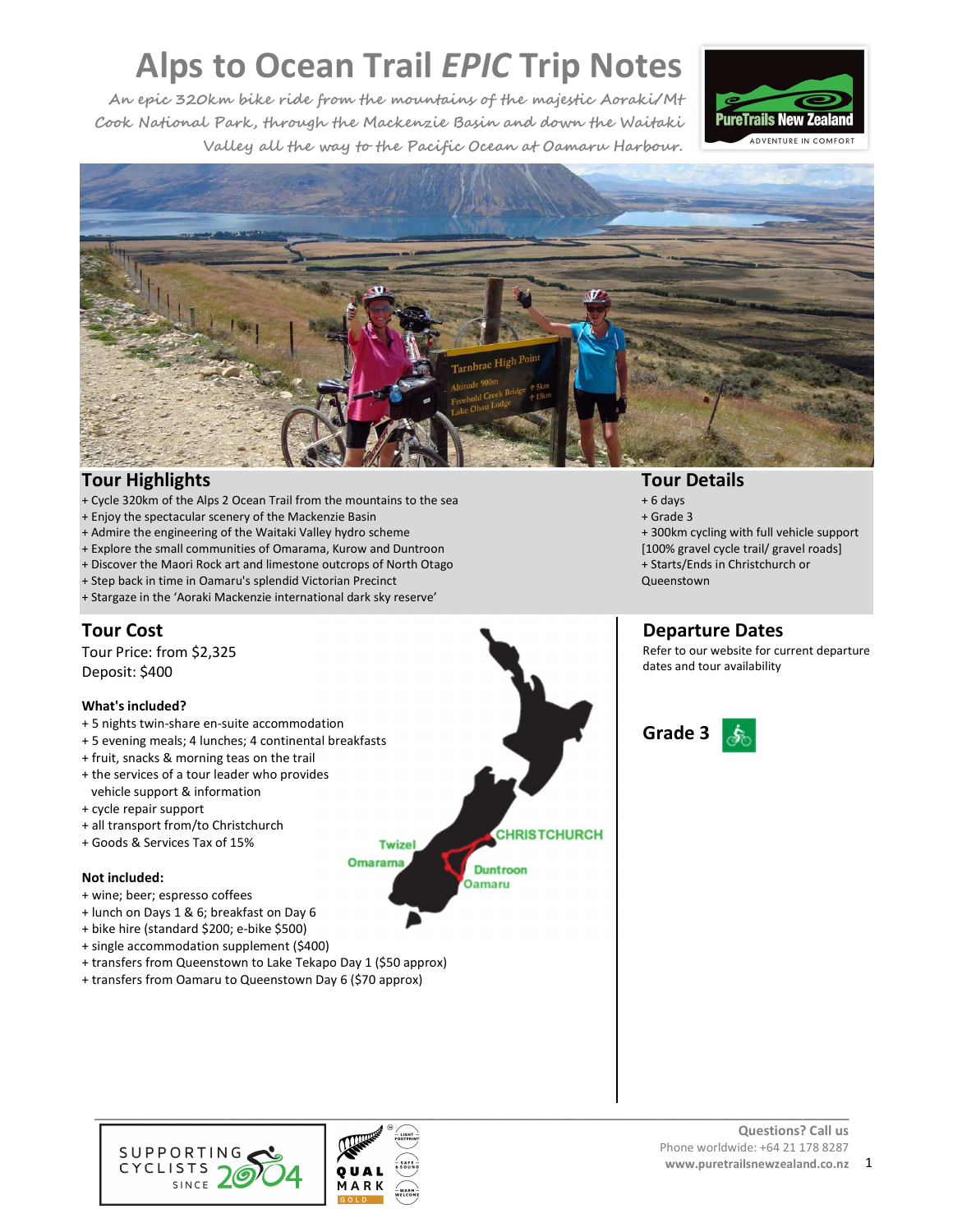**An epic 320km bike ride from the mountains of the majestic Aoraki/Mt Cook National Park, through the Mackenzie Basin and down the Waitaki Valley all the way to the Pacific Ocean at Oamaru Harbour.** 







# **Itinerary**

# **Day 1 Christchurch - Twizel**

We head south across the plains to the Mackenzie Basin, driving past Lake Tekapo to Lake Pukaki and the start of our great cycling epic. The first section is on a sealed road providing a good opportunity to get familiar with your bike. You then enter the trail on the Lake Pukaki foreshore that follows the fringe of Lake Pukaki, featuring fantastic views of Aoraki Mount Cook and the snow-capped Southern Alps, all the way to the spillway. Enjoy a refreshment break at the Lake Pukaki foreshore before embarking on the next section of trail across the Pukaki Flats to Twizel featuring great views of the immense Mackenzie Basin and the afternoon sun falling across the Benmore Range. Check into our comfortable accommodation for the next two evenings. **Meals (D) | Cycle Distance: 25km**

# **Day 2 Twizel**

This morning's Alps 2 Ocean cycle trail section is a highlight of the bike tour and could contend for the title of the best bike ride in the country. The cycle trail travels 8.5km north deep into the mountains to 'Rotten Tommy'. The views here are quite simply superb and will take your breath away. The trail then retraces south to Jollie River where we enjoy a picnic lunch. The next section follows the shores of Lake Pukaki, passing by the location of 'Lake Town' in the Hobbit Trilogies, back to the Tekapo B power station. At the conclusion of the bike ride we drive back to Twizel. **Meals (B/L/D) | Cycle Distance: 45km**

# **Day 3 Twizel – Omarama**

Cycle out of Twizel on a sealed road to the Pukaki - Ohau canal. This section follows the road alongside the canal to the Ohau weir. Here we enjoy morning tea with a fabulous view overlooking Lake Ohau and the Ben Ohau Range. The next section is on purpose built trail along the edge of Lake Ohau and across to Lake Middleton. Continue to Ohau Lodge where a sumptuous lunch awaits. From here a challenging but spectacular 19km section of trail awaits, featuring a climb to the Tarnbrae highpoint and down again to the Quailburn. The final section takes you on an easy descent of the Quailburn Road, and a short distance along trail to Omarama and our accommodation. Enjoy an optional visit to the Omarama Hot Tubs. **Meals (B/L/D) | Cycle Distance: 82km**

# **Day 4 Omarama – Kurow**

Today's bike ride takes us down the Waitaki Valley. Firstly we bike from Omarama to Lake Bemore via Sailors Cutting on a lovely bike trail alongside the lake. From here a new section of trail takes you up and over the hills to Benmore Dam of a very scenic but challenging trail. Then the next section follows Benmore Dam, past the power station and along the pleasant sealed road beside Lake Aviemore. From here we follow the Waitaki River down the valley to Kurow. Explore the township and enjoy the warm southern hospitality at our comfortable accommodation. **Meals (B/L/D) | Cycle Distance: 71km**

# **Day 5 Kurow - Oamaru**

Today the trail leaves the Waitaki river valley and heads inland through the North Otago countryside, home to the unusual limestone 'Elephant Rocks' to Windsor. Enjoy lunch before the next section through very attractive looking 'English' countryside, into Oamaru, finishing up by the sea at Friendly Bay. Explore in the splendid Victorian precinct of Oamaru featuring some of New Zealand's best 19th century architecture and enjoy a celebratory meal together. **Meals (B/L/D) | Cycle Distance: 78km** 

# **Day 6 Oamaru – Christchurch**

Have a well deserved lie in and leisurely breakfast. Spend the morning taking in the sights of the amazing Victorian precinct of Oamaru. We head back to Christchurch arriving at approximately 5:30pm. Alternatively catch a travel connection through to Queenstown. **Meals (nil) | Cycle Distance: 0km** 



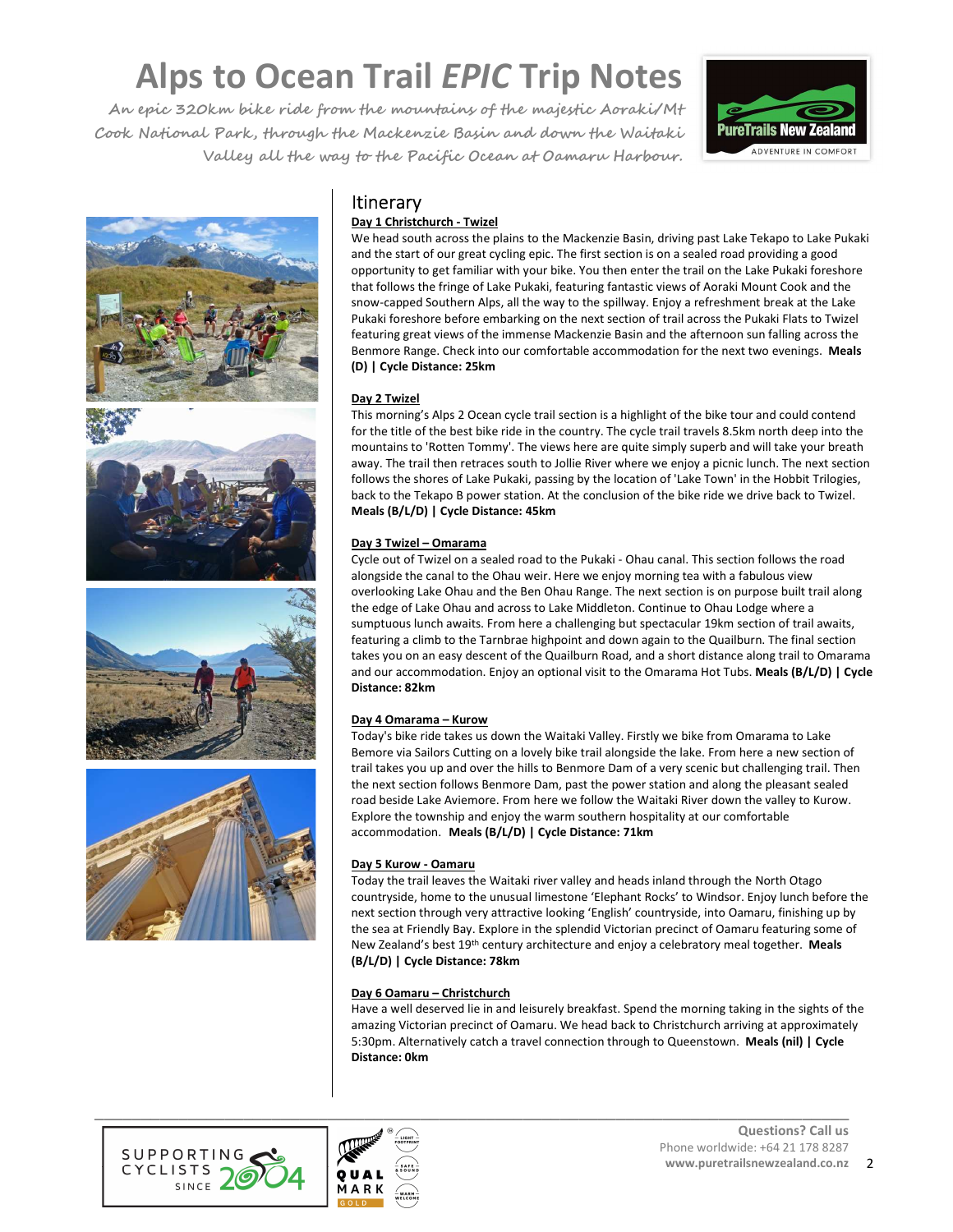**An epic 320km bike ride from the mountains of the majestic Aoraki/Mt Cook National Park, through the Mackenzie Basin and down the Waitaki Valley all the way to the Pacific Ocean at Oamaru Harbour.** 



# Trip Notes Index

| <b>Accommodation in Christchurch</b>                              | 4  |
|-------------------------------------------------------------------|----|
| <b>Accommodation on the tour</b>                                  | 4  |
| <b>Bike hire</b>                                                  | 4  |
| Bringing your own bike                                            | 5  |
| <b>Booking Conditions &amp; Cancellation &amp; Refunds policy</b> | 5  |
| <b>Car Storage</b>                                                | 5  |
| Degree of difficulty & What to expect                             | 6  |
| Departure time and place (Christchurch)                           | 6  |
| Departure time and place (Queenstown)                             | 6  |
| <b>Final Payment</b>                                              | 7  |
| <b>Finishing your tour</b>                                        | 7  |
| <b>Finishing your tour in Queenstown</b>                          | 7  |
| Guide                                                             | 7  |
| <b>Health &amp; fitness</b>                                       | 7  |
| Insurance                                                         | 8  |
| Laundry facilities                                                | 8  |
| Luggage                                                           | 8  |
| <b>Meals &amp; Special Dietary Requirements</b>                   | 8  |
| <b>Medical conditions</b>                                         | 9  |
| Phone reception/Wifi                                              | 9  |
| <b>Tour Information and Safety Declaration Form</b>               | 9  |
| <b>Weather conditions</b>                                         | 9  |
| What to bring checklist                                           | 11 |



**\_\_\_\_\_\_\_\_\_\_\_\_\_\_\_\_\_\_\_\_\_\_\_\_\_\_\_\_\_\_\_\_\_\_\_\_\_\_\_\_\_\_\_\_\_\_\_\_\_\_\_\_\_\_\_\_\_\_\_\_\_\_\_\_\_\_\_\_\_\_\_\_\_\_\_\_\_\_\_\_\_**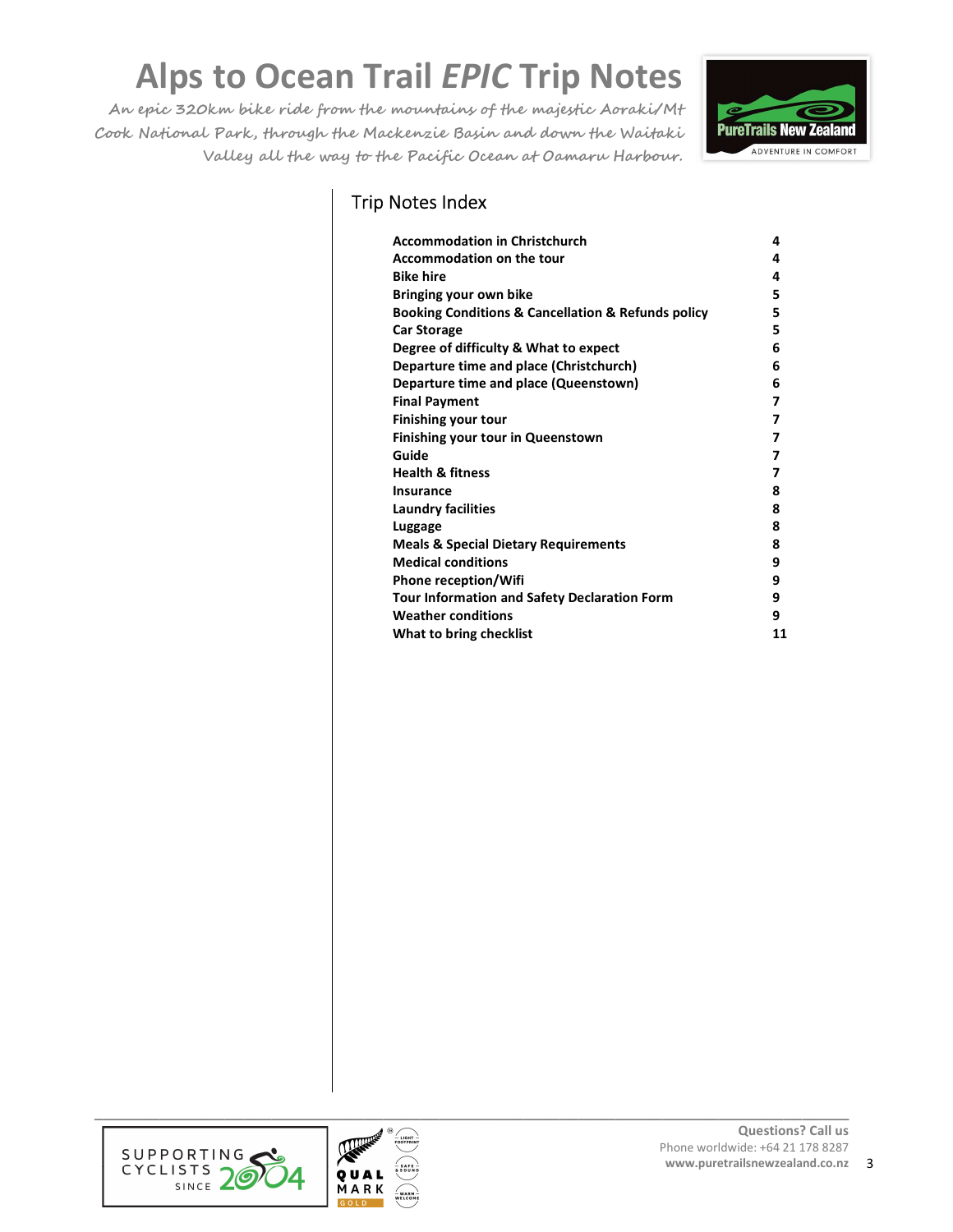**An epic 320km bike ride from the mountains of the majestic Aoraki/Mt Cook National Park, through the Mackenzie Basin and down the Waitaki Valley all the way to the Pacific Ocean at Oamaru Harbour.** 



# **Accommodation in Christchurch**

If you need accommodation before and/or after your tour we recommend the following places. We provide **courtesy transfers from any of these locations** before/after your trip. We do not provide central city or city-wide pick ups at the start or end of your tour.

### Airport Precinct:

#### *Airport Palms Motel*

*56 Roydvale Avenue | Phone: 0800 200 529 | www.airportpalmsmotelchch.co.nz Motel complex with a range of room options and free airport transfers. Breakfast available. Close proximity to the airport.* 

#### *Airport Gateway Motel*

*45 Roydvale Avenue | Phone: 0800 242 8392 | www.airportgateway.co.nz Motel complex with a range of room options and free airport transfers. It also has an on-site café/restaurant & bar for convenient dining. Close proximity to the airport.* 

#### Papanui Precinct:

#### *Quality Hotel Elms*

*456 Papanui Road| Phone: 0800 109910 | www.elmshotel.co.nz Hotel complex with a range of room options. On-site café/restaurant & bar for convenient dining. Close proximity to shops & restaurants.* 

#### *Christchurch Top10 Holiday Park & Motels*

*39 Meadow Street| Phone: 0800 396323 | www.christchurchtop10.co.nz Holiday park with a range of motel style accommodation at budget-wise prices. Close proximity to shops & restaurants.* 

#### **Accommodation on the tour**

Our comfortable accommodation on this tour includes motels and historic hotels. Accommodation is based on double or twin share rooms with en-suite facilities. Single travellers are required to pay the single room supplement fee, however if there are other singles on the trip willing to share a twin room we can arrange this for you in which case no single supplement fee will be payable.

On our website you will find links to some of the accommodations we use within the tour itinerary description. We do not send out a list of accommodation venues for your trip prior to the tour departure unless specifically requested.

#### **Bike hire**

Standard bike hire is available at a rate of \$200 for the 6 days. The bikes we use are hybrid style mountain bikes that are high quality and well maintained. We also have a small fleet of electric bikes (ebikes) available for hire at a rate of \$500 for the 6 days.

Ebike availability is strictly limited so if you'd like to secure an ebike for your trip you need to book this in with us at your earliest convenience. For standard or ebike hire we need an **accurate measurement** of your height before we can confirm availability.

All bikes are fitted with comfortable seats and a small handlebar pannier bag. We also supply you with a helmet. To read more about our bikes, refer to our website: www.puretrailsnewzealand.co.nz/cycling-nz-information/cycle-trail-bike-hire.





#### **'Saddle Sore' Tip:**

No amount of gel seats or padding will protect you from saddle sore if you do not cycle regularly. The best way to prepare your backside for your tour is to cycle regularly (3 or more 20km+ rides per week) during the month leading up to your trip. Failing that you are welcome to bring a gel seat cover or even your own bike saddle to fit to your hire bike.

You are also welcome to bring your own spd pedals and cleat shoes to fit to your hire bike.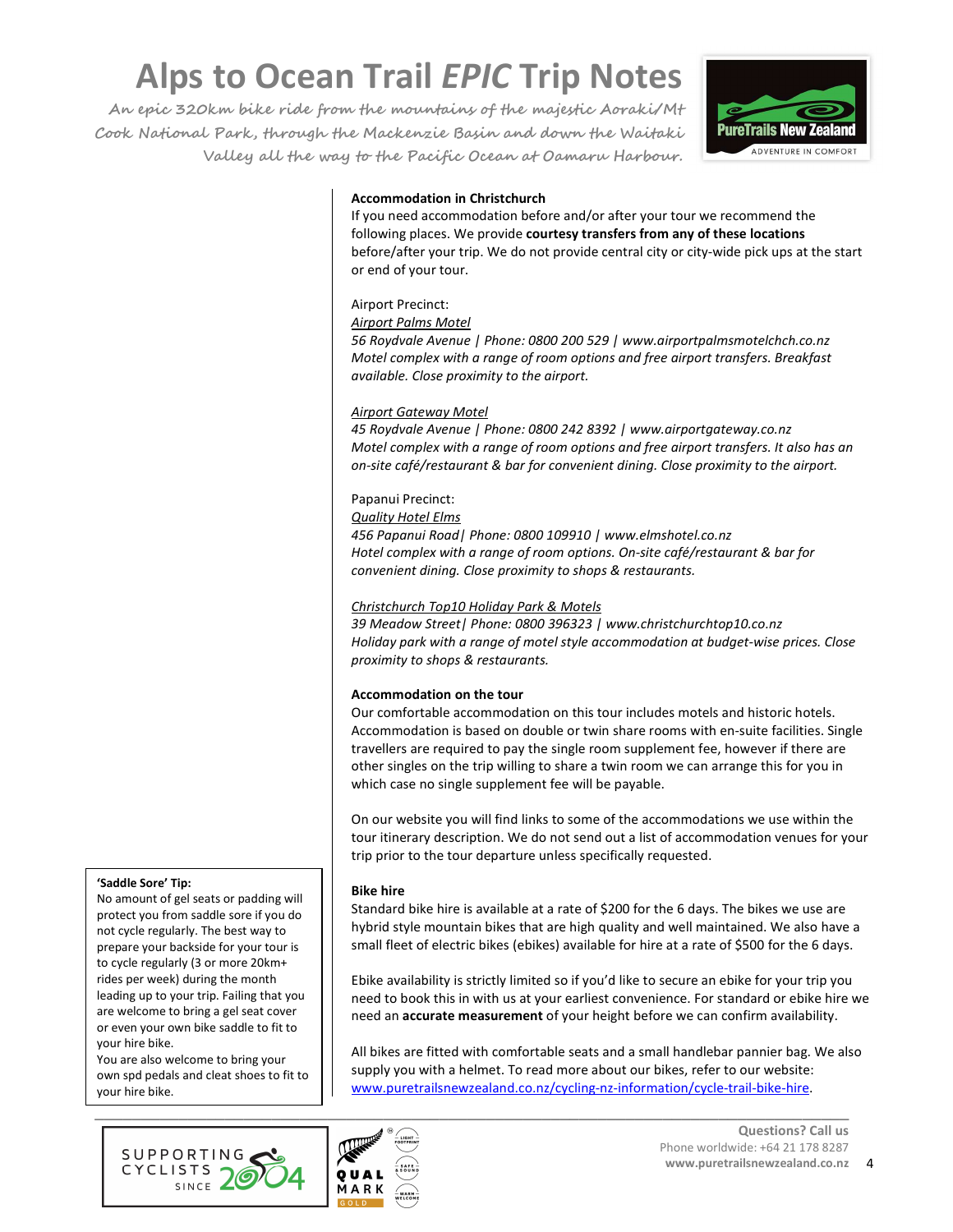**An epic 320km bike ride from the mountains of the majestic Aoraki/Mt Cook National Park, through the Mackenzie Basin and down the Waitaki Valley all the way to the Pacific Ocean at Oamaru Harbour.** 



Please note the wearing of cycle helmets on PureTrails tours, whether you are cycling on a public road or cycle trail, is a compulsory requirement.

### **Bringing your own bike**

If you are bringing your own, please take the following into consideration:

- Your bicycle **does not weigh more than 20kg** including e-bikes (with the battery off). Bikes heavier than this are too heavy for our guides to be able to lift on and off the cycle trailer safely and are too heavy for our trailer fittings.
- Your bike **does not have any mudguards fitting on the front tyre** (due to how they are secured on the trailer). Rear mudguards are fine.
- The bike is well maintained, recently serviced, and in a good safe condition.
- Your helmet is in a good safe condition with no cracks, and can be fastened properly.
- The tyres have a good level of tread on them, suitable for trails/gravel. Slick tyres are not recommended.
- A basic bike repair kit must be carried including 2 x spare inner tubes.
- Any major mechanical breakdown is your own responsibility.
- **PureTrails staff will secure your bike on our cycle trailer when in transit during the tour, but the company is not held responsible for any damages that occur during transportation.**

Your guide can assist with basic repairs such as repairing punctures, however any running repairs required beyond this are your own responsibility.

# **Booking Terms & Conditions**

Our Booking Terms & Conditions can be found on our website at: https://puretrailsnewzealand.co.nz/booking-terms-conditions/

Please read carefully these terms and conditions of contract. In completing and submitting the Booking Form and/or paying a deposit, you agree to be bound by these conditions which constitute the agreement between PureTrails New Zealand Ltd (hereafter referred to as PTNZ) and you.

#### **Car Storage**

In Christchurch secure car storage is available at Superior Airport Parking. www.superiorairportparking.co.nz.

#### **Degree of difficulty & What to Expect**

The 'Alps 2 Ocean Trail EPIC' is a challenging 300km cycle trail that consists of a mix of purpose built firm **gravel trails**, and sealed and **gravel public roads**. The trail features some of the best scenery in the country from the awe inspiring snow capped peaks of the Southern Alps, to the tawny tussock of the Mackenzie Basin, down to the fertile farmland of North Otago and the coast at Oamaru, a delightfully impressive Victorian city.

The riding is rated Grade 3 and there are **a few longer rides and technically challenging climbs** that can be skipped if desired. Ebikes are not a great help of technically challenging sections so riders should not rely on an ebike to get them through these challenging grade 3 sections. Some parts will require you to walk (& push your bike for



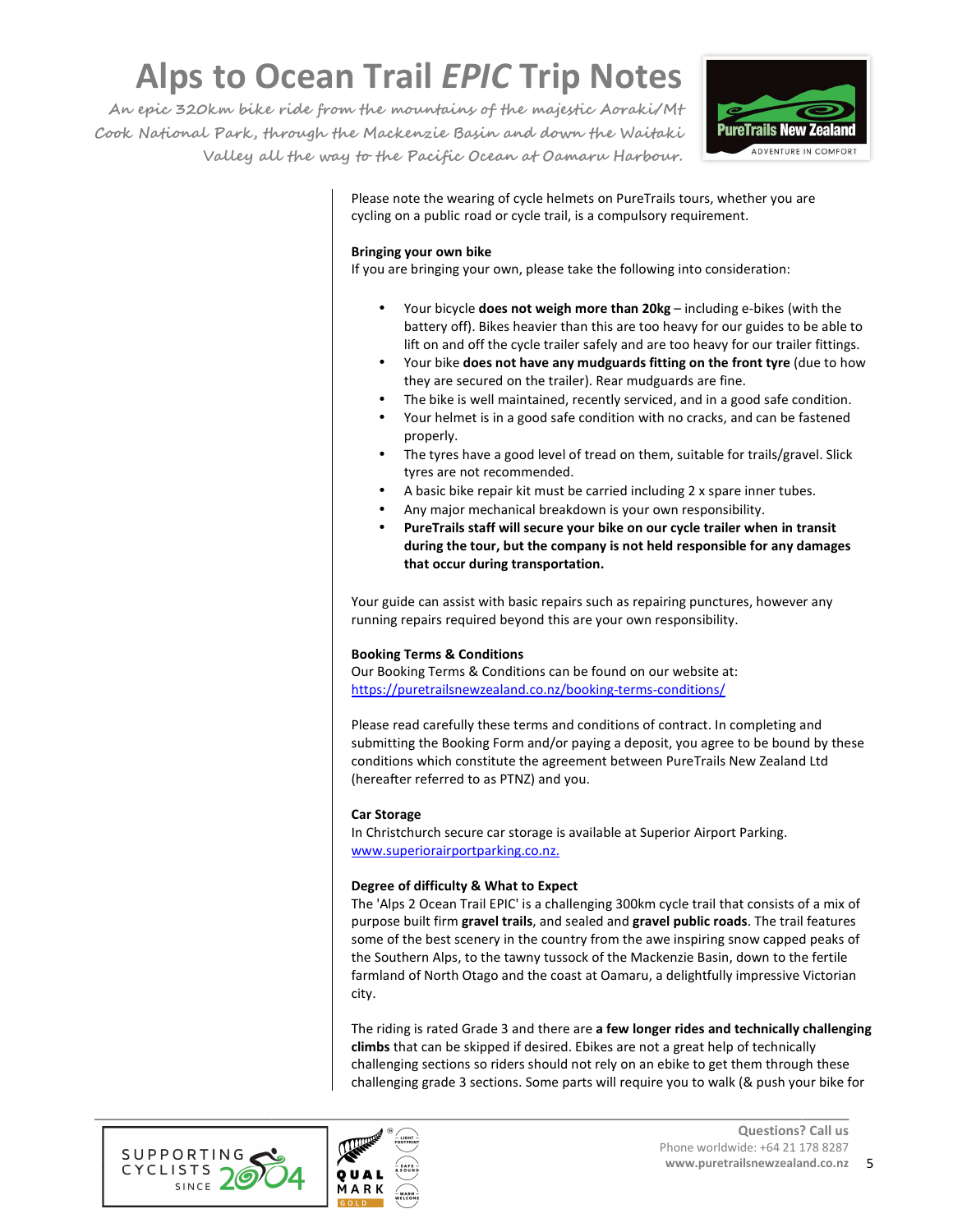**An epic 320km bike ride from the mountains of the majestic Aoraki/Mt Cook National Park, through the Mackenzie Basin and down the Waitaki Valley all the way to the Pacific Ocean at Oamaru Harbour.** 



periods). Refer to our website for more information on our Difficulty Gradings. www.puretrailsnewzealand.co.nz/cycling-nz-information/level-of-difficulty. Cycling experience is necessary, as well as the ability to change gears proficiently. If this itinerary sounds too ambitious for you, we now also have an 'EASY' grade 1 version of the Alps to Ocean Trail which you may like to consider.

**If you do minimal training before your tour or are not 'cycle fit', you may find that you are not able to cycle all of the sections of the trail, and may require the use of our support vehicle.** 

# **Departure time and place (Christchurch)**

PureTrails offer courtesy pick ups and drop offs from the locations recommended on page 4. If you are staying at one of these locations, we will pick you up between 8:00am and 8:20am approximately. We do not provide central city or city-wide pick ups at the start or end of your tour. If you choose to stay elsewhere in Christchurch we will talk to you about a meeting location at one of the locations below, or a suitable location *(where we can park our 7m bus + 6m cycle trailer off any suburban roads)* en-route (EG Yaldhurst), prior to your tour departure.

Unfortunately we are not able to provide pick ups or drop offs at Christchurch Airport terminals. The nearest pick up point available is at Spitfire Square Shopping Centre, 800m from the terminals. Please factor in a 10 minute walk to get to/from the terminal from there. Our bus stops outside the Lonestar Restaurant.

# **Departure time and place (Queenstown)**

If you opt to start your tour from Queenstown rather than Christchurch, the tour will meet you in Tekapo at approximately 1pm on Day 1, at the bus stop alongside the Tekapo Village or in that vicinity.

For those flying into Queenstown, we can organise a bus connection to Tekapo for you. Bus times available vary from day to day and month to month, so please check the timetable with us before finalising your flights. Please note tour transfers need to be booked and paid for at least one month in advance. The cost is Queenstown – Tekapo (\$50 pp approx).

Bicycles are not easily transported on public buses so you may find you are not able to bring your own bike if you require a bus connection from Queenstown.

# **Final Payment**

Your final payment is required **60 days prior** to your tour departure date, and will include items which may not be listed on your original invoice such as bike hire and any tour transfers required. You will receive an updated invoice around 10 weeks prior to departure once we have received your Tour Information & Safety Declaration Form – see page 9.

Payment can be made by:

- + direct transfer (NZ bank account holders only);
- + international transfer (subject to a \$15 funds clearance fee which covers the fee NZ banks charge to receive your payment);





**International Transfers Tip:** 

Conventional Banks have high fees when it comes to international transfers (hence our \$15 funds clearance fee). Third party institutions such as Western Union or CurrencyFair or TransferWise will offer you a competitive currency exchange rate and significantly lower transfer fees. We are happy to refund you the difference (in NZ\$ cash) in funds clearance fees if you manage to secure a better rate.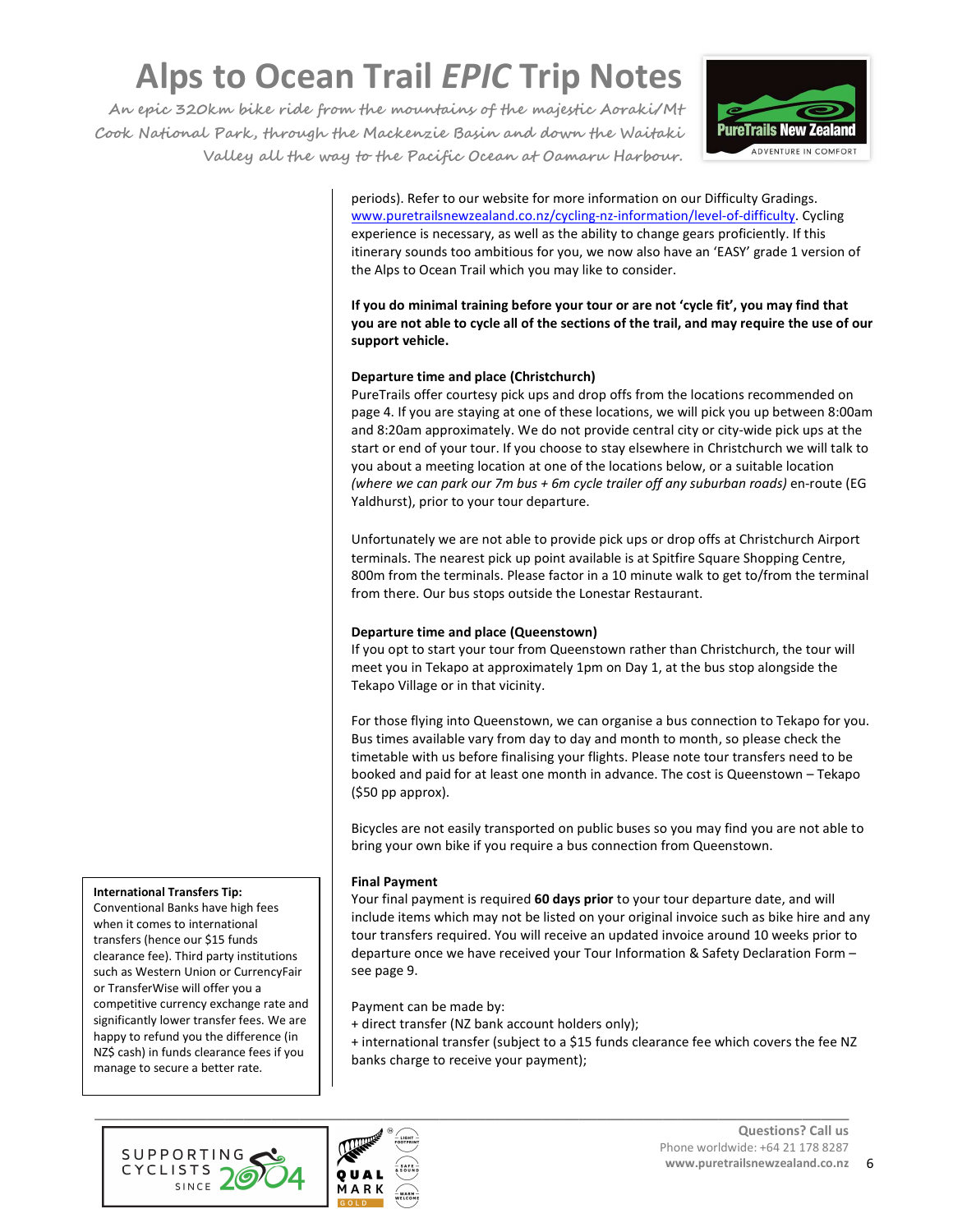**An epic 320km bike ride from the mountains of the majestic Aoraki/Mt Cook National Park, through the Mackenzie Basin and down the Waitaki Valley all the way to the Pacific Ocean at Oamaru Harbour.** 



# **Finishing your tour**

If you are finishing your tour in Christchurch, you are likely to be back in the city by 5pm on Day 6. Your guide can drop you off at any of the accommodation locations on page 4. If you are flying out of Christchurch on Day 6, do not book flights that require check in before 5pm.

### **Finishing your tour in Queenstown**

If you opt to finish your tour in Queenstown rather than Christchurch, we can organise a bus connection to Queenstown for you from Oamaru (via Dunedin). Bus times available vary from day to day and month to month, so please check the timetable with us before finalising your flights. The usual time is a 12pm departure and a 7:20pm arrival time (IE 7.5hrs travel time). Please note tour transfers need to be booked and paid for at least one month in advance. The cost is Oamaru – Queenstown (\$65 pp approx).

Bicycles are not easily transported on public buses so you may find you are not able to bring your own bike if you require a bus connection to Queenstown.

### **Guide**

Your tour will be led by one of our friendly and professional guides who drives the support vehicle and will be at hand for (almost) anything you need or want to know during your tour (we try our best anyway!) We are very approachable so please do ask if you have any queries or concerns. Your guide **does not participate in the cycling** with the group, but meets up with you along the trail in our vehicle every  $8 - 15$ kms or so.

# **Health & fitness**

You will be cycling 300km of the Alps 2 Ocean Trail over 5 days so you should be reasonably fit and in good health. The trail is technically difficult in parts, so riders should not rely on ebikes to get them through these sections. You bike at your own pace and can have plenty of photo and snack stops. Our emphasis is on having fun and enjoying the scenery. If you need a rest, there is always the option of taking the **support vehicle**.

We strongly encourage you to get out and do some biking before your tour, on gravel roads if possible, starting out with half an hour a day, building up to 3-4 longer rides (20km+) per week during the month prior to your tour (at the very minimum). The secret is to start slowly and increase your exercise gradually. The fitter you are the more enjoyable your experience will be.

If this itinerary sounds too ambitious for you, we now also have an 'EASY' grade 1 version of the Alps to Ocean Trail which you may like to consider.

**If you do minimal training before your tour or are not 'cycle fit', you may find that you are not able to cycle all of the sections of the trail, and may require the use of our support vehicle.** 

#### **Insurance**

You never know when either yourself or a family member may fall ill. You are urged to take out travel insurance to cover yourself in the event that you need to cancel your tour. **This includes New Zealander's travelling within New Zealand**. Refer to our website for the full terms and conditions www.puretrailsnewzealand.co.nz/booking-termsconditions.





#### **Insurance Tip:**

Domestic New Zealand travellers can obtain a Domestic Travel Insurance Policy online from www.1Cover.co.nz (Comprehensive Domestic) or www.CoverMore.co.nz (Domestic Plan D) for reasonable prices (approx \$100- \$150 for two seniors for 8 days cover). Ensure your policy includes cover for **'***Cancellations & Lost Deposits'.* Preexisting medical conditions are not generally covered so check the policy wording and exclusions carefully.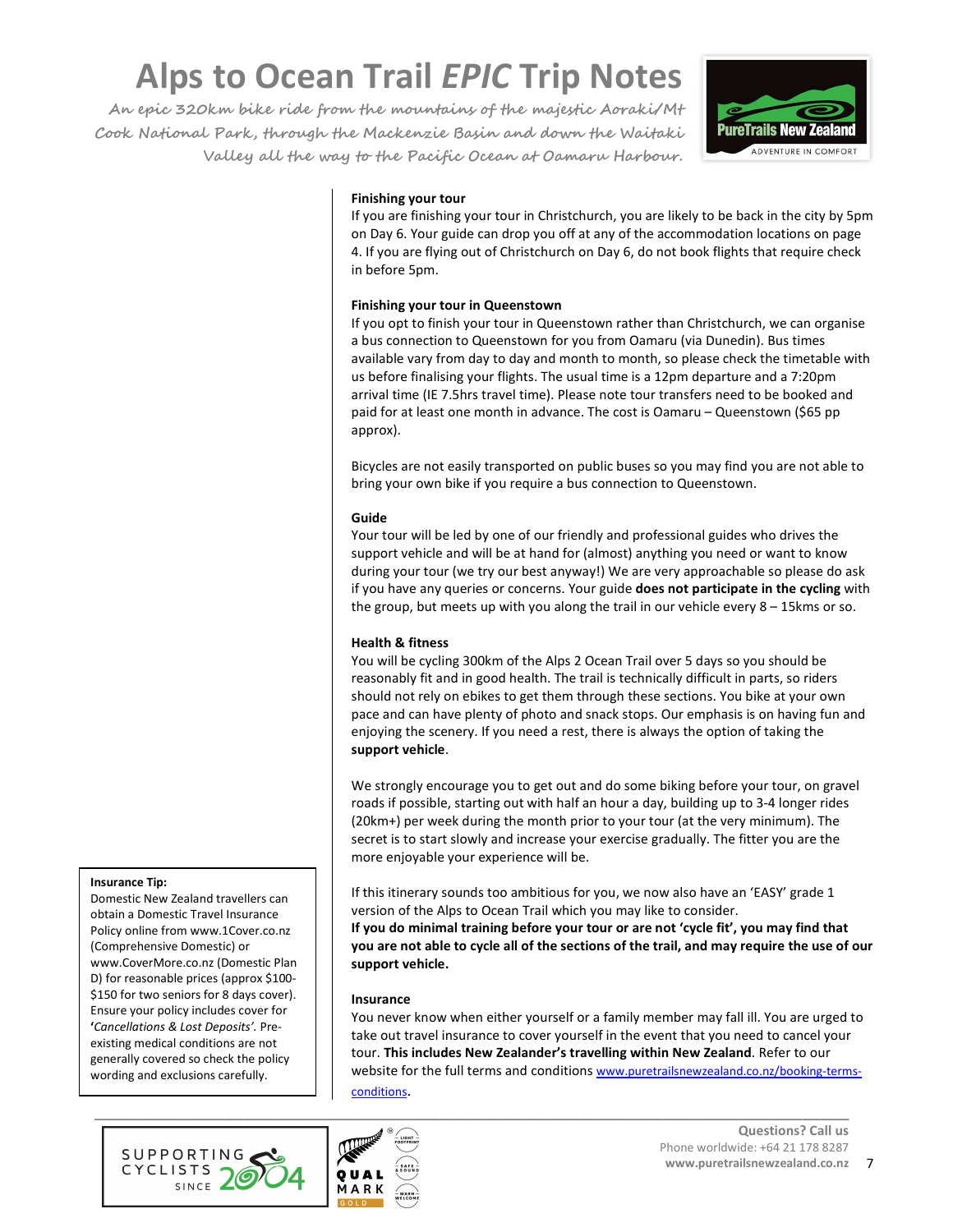**An epic 320km bike ride from the mountains of the majestic Aoraki/Mt Cook National Park, through the Mackenzie Basin and down the Waitaki Valley all the way to the Pacific Ocean at Oamaru Harbour.** 



#### **Laundry Tip:**

If you need to give your cycle gear a wash during your trip, bring some travel liquid detergent and an elastic travel clothes line (available from Kathmandu etc). You can wash your garments and hang them out to dry in your room overnight. Merino and quick-dry fabric garments will dry out overnight.

### **Laundry facilities**

There are laundry facilities for you to use at our accommodation during the tour. There is usually a \$4 - 5 charge per wash and dry cycle.

#### **Luggage**

We urge you to try to keep your luggage to a minimum. Please limit yourself to 18kgs. All luggage is transported in our vehicle during the day. Anything you need access to during the days cycle ride should be stored in a small bag which can be left on the bus rather than in your suitcase. On Day 1 when you join the tour, please be ready wearing your cycle gear.

### **Meals & Special Dietary Requirements**

Meals are supplied as indicated on the itinerary (B/L/D). Beer and wine, tea & coffee etc are not included in the tour package however there will be the opportunity for you to buy beverages along the way.

Breakfasts are a continental style breakfast supplied by our accommodation hosts, and lunches are taken either as a trail-side picnic or in cafes along the trail. For dinner we dine in the local restaurants in the villages where we stay following a two course set menu format.

We provide a range of high energy healthy snacks while biking such as bananas and fruit, frooze balls, muesli bars, fruit cake and biscuits.

PureTrails New Zealand will **endeavour** to cater to any special dietary requirements you may have (please disclose this on the Tour Info & Health & Safety Declaration form). Vegetarian and gluten free and dairy free diets are not a problem for our meal providers. Requests such as a sugar free or grain free diet and vegan meals etc are a little more problematic given the remote rural location of the tour. In these instances you may need to bring your own snacks and specialty foods. We are unable to guarantee a peanut free or allergen free trip, and therefore we strongly encourage that travellers with life threatening or severe allergies take all necessary medical precautions to prepare for the possibility of exposure. Passengers must travel with all necessary medications for food allergies and be capable of self administering these medications.

#### **Medical conditions**

If you have a medical, physical or mental condition that may affect your ability to participate in the tour you must disclose this to us on our Tour Information and Safety Declaration form. Your guide may follow up on your condition with you on Day 1 to help us manage your safety in the event of a medical event.

# **Phone reception/Wifi**

There is very good mobile phone coverage throughout most of the Mackenzie Basin. Wifi is becoming more widely available and in most case (but not all) is offered free of charge, and there is also good 3G/4G coverage.